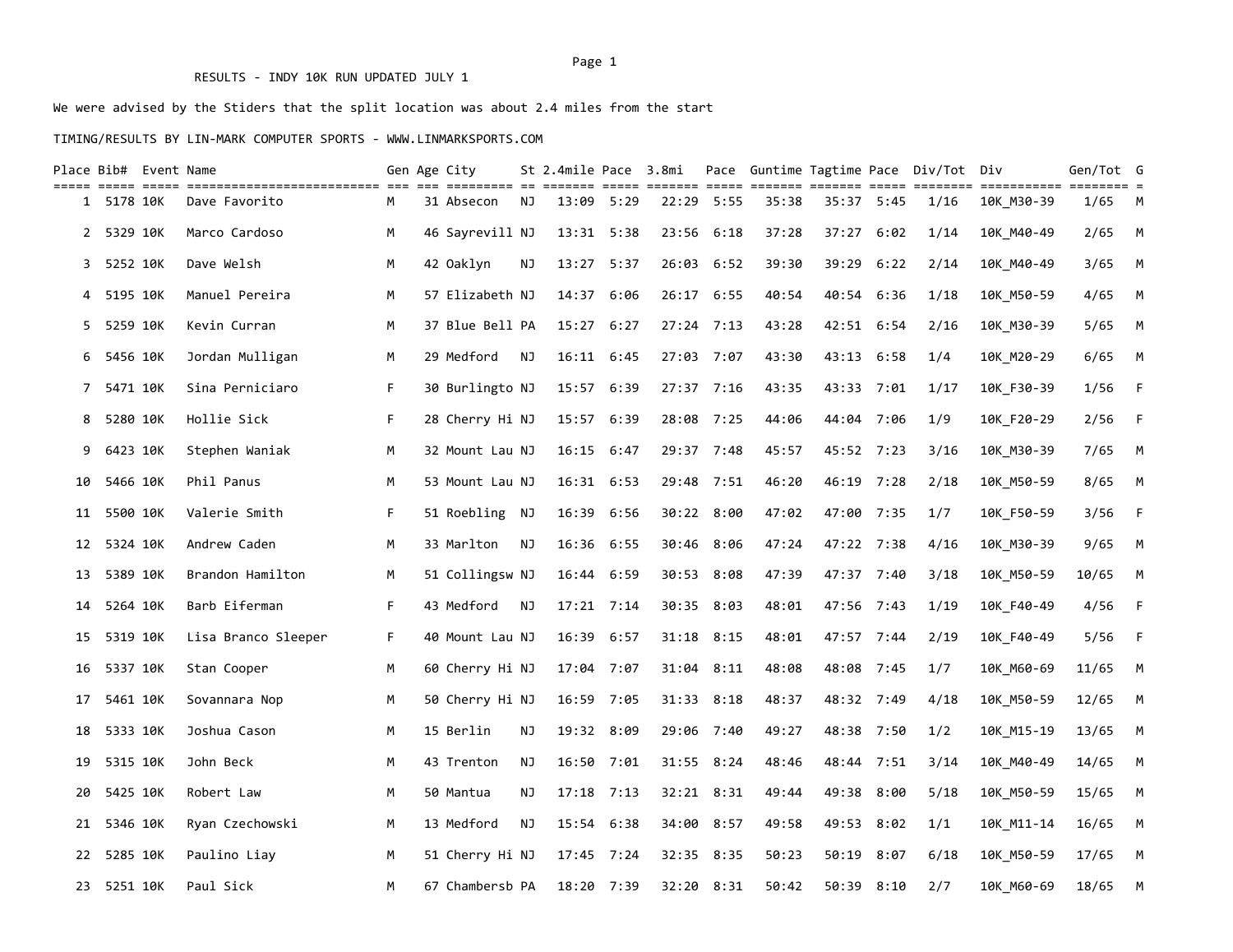|  | 24 5484 10K Michael Roadside | M 30 Palmyra NJ 17:32 7:19 33:41 8:52 51:20 51:12 8:15 5/16 10K_M30-39 19/65 M  |  |  |  |  |  |  |
|--|------------------------------|---------------------------------------------------------------------------------|--|--|--|--|--|--|
|  | 25 5284 10K Laura Rowley     | F 44 Toms Rive NJ 18:21 7:39 32:56 8:40 51:24 51:17 8:16 3/19 10K F40-49 6/56 F |  |  |  |  |  |  |

#### Page 2 and 2 and 2 and 2 and 2 and 2 and 2 and 2 and 2 and 2 and 2 and 2 and 2 and 2 and 2 and 2 and 2 and 2

#### RESULTS - INDY 10K RUN UPDATED JULY 1

We were advised by the Stiders that the split location was about 2.4 miles from the start

| Place Bib# Event Name |          |                    |                   |    | Gen Age City    |    | St 2.4mile Pace 3.8mi |  |            |       |            |                | Pace Guntime Tagtime Pace Div/Tot Div |            | Gen/Tot G |             |
|-----------------------|----------|--------------------|-------------------|----|-----------------|----|-----------------------|--|------------|-------|------------|----------------|---------------------------------------|------------|-----------|-------------|
| 26                    | 5373 10K | <b>EEEEE EEEEE</b> | Danielle Fudala   | F. | 37 Maple Sha NJ |    | 18:14 7:36            |  | 33:04 8:42 | 51:22 |            | $51:18$ $8:16$ | 2/17                                  | 10K F30-39 | 7/56      | $-F$        |
| 27                    | 6411 10K |                    | George Uron       | М  | 47 Waterford NJ |    | $17:39$ $7:22$        |  | 34:01 8:58 | 51:45 | 51:40      | 8:20           | 4/14                                  | 10K M40-49 | 20/65     | M           |
| 28                    | 5439 10K |                    | Jaimie McHugh     | F. | 19 Riverton NJ  |    | 18:23 7:40            |  | 34:11 9:00 | 52:39 |            | 52:34 8:28     | 1/1                                   | 10K F15-19 | 8/56      | $-F$        |
| 29                    | 5489 10K |                    | Eugene Rutzler    | M  | 34 Marlton      | NJ | 19:40 8:12            |  | 33:04 8:42 | 52:52 |            | 52:44 8:30     | 6/16                                  | 10K M30-39 | 21/65     | $M_{\odot}$ |
| 30                    | 5485 10K |                    | Patrick Rodio     | М  | 46 Collingsw NJ |    | 18:56 7:54            |  | 34:05 8:58 | 53:06 |            | 53:01 8:33     | 5/14                                  | 10K M40-49 | 22/65     | M           |
| 31                    | 5382 10K |                    | Michael Gownley   | M  | 48 Vincentow NJ |    | 19:54 8:18            |  | 33:17 8:46 | 53:29 |            | 53:11 8:34     | 6/14                                  | 10K M40-49 | 23/65     | M           |
| 32                    | 5463 10K |                    | Aisha O'Donnell   | F. | 42 Burlingto NJ |    | 19:24 8:05            |  | 34:17 9:02 | 53:47 |            | 53:41 8:39     | 4/19                                  | 10K F40-49 | 9/56      | $-F$        |
| 33                    | 5355 10K |                    | Jordan Donmoyer   | M  | 20 Riverton NJ  |    | 19:48 8:15            |  | 33:54 8:56 | 53:50 |            | 53:42 8:39     | 2/4                                   | 10K M20-29 | 24/65     | M           |
| 34                    | 5332 10K |                    | Ellison Cason     | M  | 44 Berlin       | NJ | 19:31 8:08            |  | 35:02 9:14 | 55:22 | 54:33 8:47 |                | 7/14                                  | 10K M40-49 | 25/65     | M           |
| 35.                   | 5274 10K |                    | Mary Gomez        | F. | 26 Mount Eph NJ |    | 18:20 7:39            |  | 36:38 9:39 | 55:04 |            | 54:57 8:51     | 2/9                                   | 10K F20-29 | 10/56     | $-F$        |
| 36                    | 5278 10K |                    | Matthew Parker    | M  | 52 Collingsw NJ |    | 19:43 8:13            |  | 35:23 9:19 | 55:18 | 55:05 8:53 |                | 7/18                                  | 10K M50-59 | 26/65     | M           |
| 37                    | 5419 10K |                    | Bill Kettelberger | M  | 56 Riverton NJ  |    | 20:02 8:21            |  | 35:12 9:16 | 55:25 |            | 55:13 8:54     | 8/18                                  | 10K_M50-59 | 27/65     | M           |
| 38                    | 5448 10K |                    | Matt Mickle       | M  | 52 Voorhees NJ  |    | 19:30 8:08            |  | 36:16 9:33 | 55:57 |            | 55:45 8:59     | 9/18                                  | 10K M50-59 | 28/65     | $M_{\odot}$ |
| 39                    | 5327 10K |                    | Mike Caracci      | M  | 43 Mount Lau NJ |    | 19:59 8:20            |  | 35:55 9:28 | 56:01 |            | 55:54 9:01     | 8/14                                  | 10K M40-49 | 29/65     | $M_{\odot}$ |
| 40                    | 6430 10K |                    | Asante Wilson     | М  | 37 Camden       | ΝJ | 18:29 7:43            |  | 37:46 9:57 | 56:20 |            | 56:15 9:04     | 7/16                                  | 10K M30-39 | 30/65     | $M_{\odot}$ |
| 41                    | 6448 10K |                    | Amanda Hyde       | F. | 20 Marlton      | NJ | 20:52 8:42            |  | 35:27 9:20 | 56:42 | 56:18      | 9:04           | 3/9                                   | 10K F20-29 | 11/56     | $-F$        |
| 42                    | 5318 10K |                    | George Botcheos   | M  | 72 Voorhees NJ  |    | 19:56 8:18            |  | 36:37 9:38 | 56:35 |            | 56:32 9:07     | 1/3                                   | 10K M70+   | 31/65     | M           |
| 43                    | 5311 10K |                    | John Arnett       | M  | 51 Marlton      | NJ | 19:28 8:07            |  | 37:19 9:49 | 56:51 |            | 56:46 9:09     | 10/18                                 | 10K M50-59 | 32/65     | M           |
| 44                    | 6416 10K |                    | Ti Viereck        | M  | 43 Medford      | NJ | 19:47 8:15            |  | 37:14 9:48 | 57:07 |            | 57:01 9:11     | 9/14                                  | 10K M40-49 | 33/65     | M           |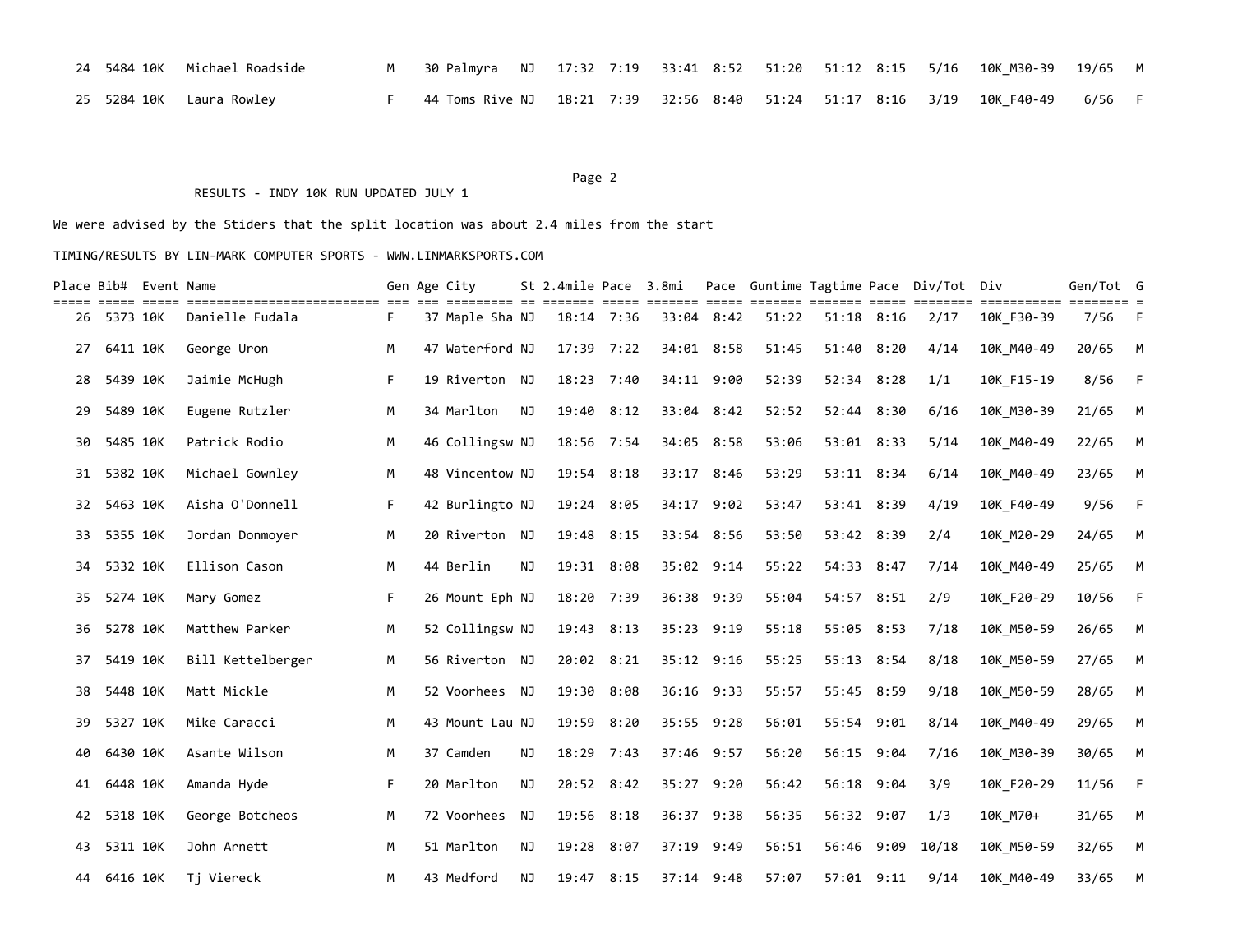|     | 45 6401 10K | Jason Solomon | M   | 48 Medford      | NJ  | 19:45 8:14 | 37:56 9:59  | 57:45 | 57:40 9:18 10/14 |      | 10K M40-49 | 34/65 M |  |
|-----|-------------|---------------|-----|-----------------|-----|------------|-------------|-------|------------------|------|------------|---------|--|
|     | 46 5390 10K | Matt Hanley   | M . | 62 Marlton      | NJ  | 20:37 8:36 | 37:15 9:49  | 58:04 | 57:52 9:19       | 3/7  | 10K M60-69 | 35/65 M |  |
|     | 47 5388 10K | Deron Guerra  | M   | 38 Merchanty NJ |     | 19:58 8:19 | 38:27 10:07 | 58:30 | 58:24 9:25       | 8/16 | 10K M30-39 | 36/65 M |  |
|     | 48 6427 10K | Laura Wieland |     | 47 Cherrv Hi NJ |     | 21:36 9:00 | 37:09 9:47  | 58:54 | 58:44 9:28       | 5/19 | 10K F40-49 | 12/56 F |  |
|     | 49 5420 10K | Robert Koen   | M   | 72 Audubon      | NJ. | 20:41 8:37 | 38:10 10:03 | 58:53 | 58:50 9:29       | 2/3  | 10K M70+   | 37/65 M |  |
| 50. | 5497 10K    | Subarna Sen   |     | 40 Matawan      | NJ  | 20:36 8:35 | 38:18 10:05 | 59:04 | 58:54 9:29       | 6/19 | 10K F40-49 | 13/56 F |  |

#### Page 3 and 2012 and 2012 and 2012 and 2012 and 2012 and 2012 and 2012 and 2012 and 2012 and 2012 and 2012 and 2012 and 2012 and 2012 and 2012 and 2012 and 2012 and 2012 and 2012 and 2012 and 2012 and 2012 and 2012 and 2012

### RESULTS - INDY 10K RUN UPDATED JULY 1

# We were advised by the Stiders that the split location was about 2.4 miles from the start

|    | Place Bib# Event Name | ============================== |    | Gen Age City    |    | St 2.4mile Pace 3.8mi |  |             |                                        |            | Pace Guntime Tagtime Pace Div/Tot Div |            | Gen/Tot G |          |
|----|-----------------------|--------------------------------|----|-----------------|----|-----------------------|--|-------------|----------------------------------------|------------|---------------------------------------|------------|-----------|----------|
| 51 | 5258 10K              | Jess Clarke                    | F. | 40 Monroe To NJ |    | 20:15 8:27            |  | 38:56 10:15 | 59:15                                  | 59:10 9:32 | 7/19                                  | 10K F40-49 | 14/56     | - F      |
| 52 | 5416 10K              | Ginger Keeble                  | F  | 37 Medford      | NJ | 20:39 8:37            |  | 38:37 10:10 | 59:25                                  | 59:15 9:33 | 3/17                                  | 10K F30-39 | 15/56     | $-F$     |
| 53 | 5391 10K              | Michelle Harvey                | F. | 53 Atco         | NJ | 21:53 9:07            |  | 37:26 9:51  | 59:33                                  | 59:18 9:33 | 2/7                                   | 10K F50-59 | 16/56     | - F      |
| 54 | 5487 10K              | Ted Rosenberg                  | М  | 63 Medford      | NJ | 21:39 9:01            |  |             | 37:44 9:56 1:00:01                     | 59:22 9:34 | 4/7                                   | 10K M60-69 | 38/65     | <b>M</b> |
| 55 | 5378 10K              | Erin Gilbert                   | F. | 31 Hillsboro NJ |    | 20:48 8:40            |  | 38:38 10:10 | 59:39                                  | 59:26 9:35 | 4/17                                  | 10K F30-39 | 17/56     | - F      |
| 56 | 5443 10K              | Kristine McMaster              | F  | 41 Burlingto NJ |    | 21:50 9:06            |  | 37:36 9:54  | 59:55                                  | 59:26 9:35 | 8/19                                  | 10K F40-49 | 18/56     | $-F$     |
| 57 | 5317 10K              | Ed Becker                      | M  | 50 Woodbury NJ  |    | 20:58 8:44            |  | 38:44 10:12 | 59:48                                  |            | 59:42 9:37 11/18                      | 10K M50-59 | 39/65     | <b>M</b> |
| 58 | 5334 10K              | Sompong Clark                  | F. | 47 Mount Lau NJ |    | 21:05 8:47            |  |             | 39:23 10:22 1:00:36 1:00:27 9:45       |            | 9/19                                  | 10K F40-49 | 19/56     | $-F$     |
| 59 | 5479 10K              | Sarah Prawdzik                 | F. | 56 Medford      | NJ | 20:43 8:38            |  |             | 40:06 10:33 1:00:55 1:00:48 9:48       |            | 3/7                                   | 10K F50-59 | 20/56     | $-F$     |
| 60 | 6403 10K              | Danielle Starn                 | F  | 36 Millville NJ |    | 21:18 8:53            |  |             | 39:35 10:25 1:01:03 1:00:53 9:49       |            | 5/17                                  | 10K F30-39 | 21/56     | $-F$     |
| 61 | 5293 10K              | Don Matlack                    | M  | 57 Medford      | NJ | $21:18$ 8:53          |  |             | 39:37 10:26 1:01:12 1:00:54 9:49       |            | 12/18                                 | 10K M50-59 | 40/65     | M        |
| 62 | 5393 10K              | Jerry Hellman                  | M  | 65 Medford      | NJ | $20:10$ $8:24$        |  |             | 40:45 10:44 1:00:59 1:00:54 9:49       |            | 5/7                                   | 10K M60-69 | 41/65     | <b>M</b> |
| 63 | 5257 10K              | Alexandra Demuth               |    | 35 Philadelp PA |    | 21:05 8:47            |  |             | 39:51 10:30 1:01:33 1:00:56 9:49       |            | 6/17                                  | 10K F30-39 | 22/56     | $-F$     |
| 64 | 5465 10K              | Alisa Palazzi                  | F  | 33 Medford      | NJ | 21:58 9:09            |  |             | 38:59 10:16 1:01:15 1:00:57 9:49       |            | 7/17                                  | 10K F30-39 | 23/56     | $-F$     |
| 65 | 5291 10K              | Andrew Feranda                 | M  | 55 Vincentow NJ |    | 20:04 8:22            |  |             | 41:09 10:50 1:01:21 1:01:13 9:52 13/18 |            |                                       | 10K M50-59 | 42/65     | M        |
|    | 66 5194 10K           | Toni Moshen                    | F. | 34 Medford      | NJ | $20:02$ $8:21$        |  |             | 41:15 10:52 1:01:32 1:01:17 9:52       |            | 8/17                                  | 10K F30-39 | 24/56     | - F      |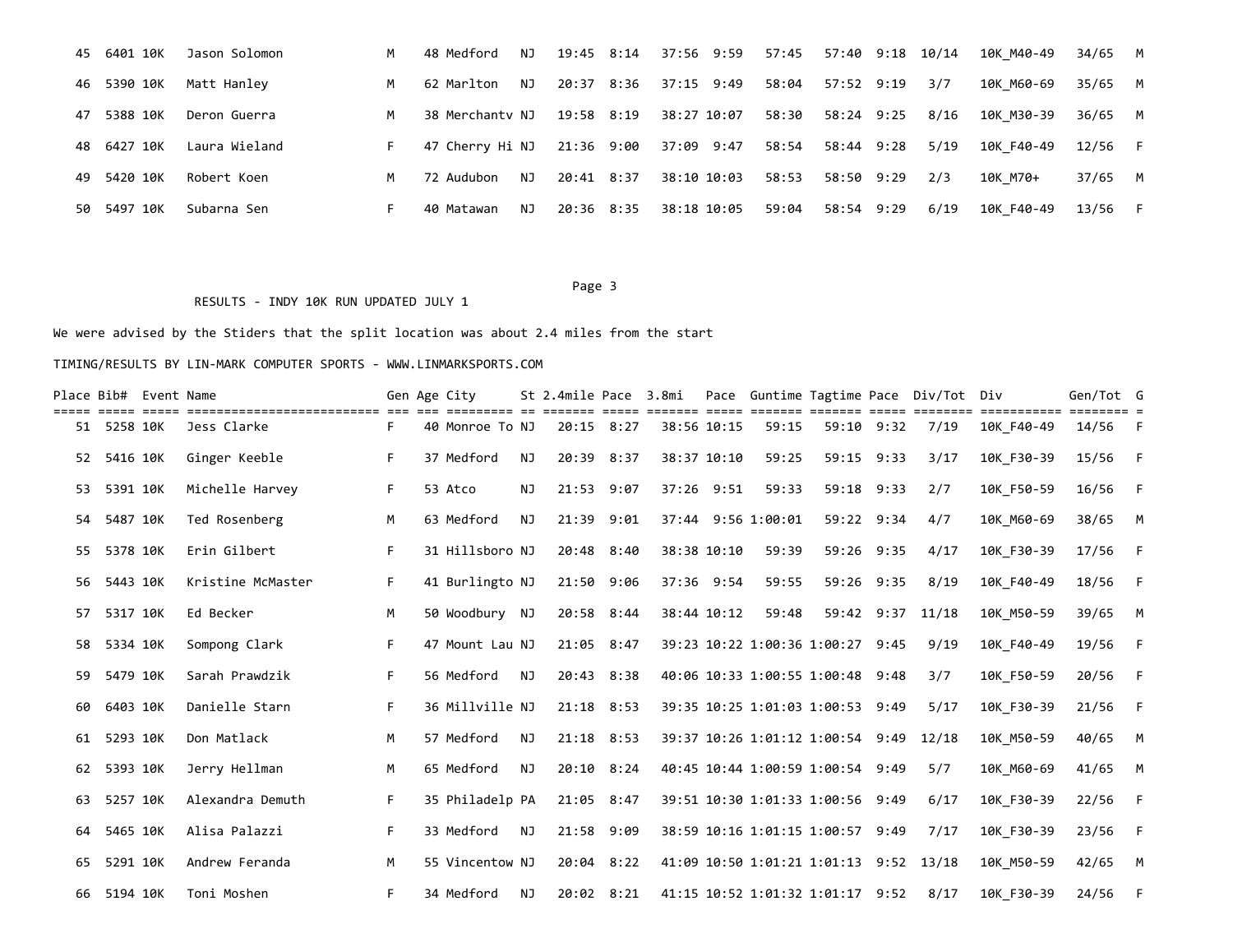| 67  | 6404 10K    | Vera Stek             |    | 67 Egg Harbo NJ   | 21:17 8:52   | 40:10 10:34 1:01:30 1:01:26 9:54        |  | 1/3   | 10K F60-69 | $25/56$ F |   |
|-----|-------------|-----------------------|----|-------------------|--------------|-----------------------------------------|--|-------|------------|-----------|---|
| 68. | 5413 10K    | Brian Kabatznick      | M  | 62 Philadelp PA   | 20:50 8:41   | 40:39 10:42 1:01:31 1:01:29 9:54        |  | 6/7   | 10K M60-69 | 43/65 M   |   |
| 69  | 5404 10K    | Gary Hsieh            | M  | 39 Mount Lau NJ   | $21:23$ 8:55 | 40:54 10:46 1:02:28 1:02:17 10:02       |  | 9/16  | 10K M30-39 | 44/65 M   |   |
| 70. | 5308 10K    | Renee Andes           | F. | 43 Medford<br>NJ. | 23:10 9:39   | 39:18 10:21 1:02:41 1:02:27 10:04       |  | 10/19 | 10K F40-49 | 26/56 F   |   |
| 71  | 5303 10K    | Catherine Akridge     | F. | 67 Mancheste NJ   | $22:06$ 9:13 | 40:34 10:41 1:02:41 1:02:39 10:06       |  | 2/3   | 10K F60-69 | 27/56 F   |   |
|     | 72 5294 10K | Denille Meloche       | F. | 42 Mount Eph NJ   | 24:03 10:02  | 38:39 10:11 1:03:04 1:02:42 10:06 11/19 |  |       | 10K F40-49 | 28/56 F   |   |
| 73. | 6447 10K    | Kevin Henson          | M  | 39 Marlton<br>NJ. | 22:22 9:19   | 40:46 10:44 1:03:31 1:03:08 10:10       |  | 10/16 | 10K M30-39 | 45/65 M   |   |
| 74  | 5440 10K    | Lauren McHugh         | F. | 23 Riverton NJ    | $21:21$ 8:54 | 42:20 11:09 1:03:46 1:03:40 10:16       |  | 4/9   | 10K F20-29 | 29/56 F   |   |
|     | 75 5474 10K | Nancy Peterson-Gerace | E. | 49 East Brun NJ   | 21:24 8:55   | 42:20 11:09 1:04:31 1:03:44 10:16 12/19 |  |       | 10K F40-49 | 30/56     | F |

#### Page 4

#### RESULTS - INDY 10K RUN UPDATED JULY 1

We were advised by the Stiders that the split location was about 2.4 miles from the start

|    |             | Place Bib# Event Name |                  |    | Gen Age City    |     | St 2.4mile Pace 3.8mi |  |                                                    |  | Pace Guntime Tagtime Pace Div/Tot Div |            | Gen/Tot G |          |
|----|-------------|-----------------------|------------------|----|-----------------|-----|-----------------------|--|----------------------------------------------------|--|---------------------------------------|------------|-----------|----------|
|    | 76 5375 10K |                       | Michael Gaskell  | M  | 36 Clarksbor NJ |     | 22:57 9:34            |  | 41:04 10:49 1:04:15 1:04:00 10:19 11/16            |  |                                       | 10K M30-39 | 46/65 M   |          |
| 77 | 5473 10K    |                       | Laura Peterson   |    | 36 Medford      | NJ. | 21:43 9:03            |  | 42:28 11:11 1:04:22 1:04:10 10:20                  |  | 9/17                                  | 10K F30-39 | $31/56$ F |          |
| 78 | 5356 10K    |                       | Aarthie Dorai    | F. | 30 Edison       | NJ. | $22:22$ 9:19          |  | 42:04 11:04 1:04:45 1:04:25 10:23 10/17            |  |                                       | 10K F30-39 | $32/56$ F |          |
| 79 | 6428 10K    |                       | Amelia Wilkerson |    | 20 Highland NJ  |     | 20:56 8:44            |  | 43:52 11:33 1:05:04 1:04:48 10:27                  |  | 5/9                                   | 10K F20-29 | 33/56 F   |          |
| 80 | 5491 10K    |                       | Laura Samson     |    | 40 Lumberton NJ |     | $22:19$ $9:18$        |  | 42:32 11:12 1:05:19 1:04:50 10:27 13/19            |  |                                       | 10K F40-49 | 34/56 F   |          |
| 81 | 5367 10K    |                       | Michael Fejko    | M  | 53 Vincentow NJ |     | 25:06 10:28           |  | 39:47 10:28 1:04:59 1:04:52 10:27 14/18            |  |                                       | 10K M50-59 | 47/65 M   |          |
| 82 | 5309 10K    |                       | Stacy Arbaugh    |    | 44 Mount Hol NJ |     | 22:33 9:24            |  | 42:27 11:10 1:05:07 1:04:59 10:28 14/19            |  |                                       | 10K F40-49 | 35/56 F   |          |
| 83 | 6444 10K    |                       | Doug Henry       | M  | 36 Philadelp PA |     | 20:06 8:23            |  | 44:54 11:49 1:05:17 1:04:59 10:28 12/16            |  |                                       | 10K M30-39 | 48/65 M   |          |
| 84 | 5403 10K    |                       | Christina Hrin   |    | 49 Mount Lau NJ |     | 22:39 9:27            |  | 42:35 11:13 1:05:33 1:05:13 10:31 15/19            |  |                                       | 10K F40-49 | 36/56 F   |          |
| 85 | 5189 10K    |                       | Bill Grillo      | M  | 32 Mount Lau NJ |     | 23:41 9:52            |  | 41:40 10:58 1:05:40 1:05:20 10:32 13/16            |  |                                       | 10K M30-39 | 49/65 M   |          |
| 86 | 5279 10K    |                       | Michael Bedic    | M  | 43 Cherry Hi NJ |     | 22:39 9:26            |  | 42:47 11:16 1:05:31 1:05:25 10:33 11/14            |  |                                       | 10K M40-49 | 50/65     | <b>M</b> |
| 87 | 5336 10K    |                       | Mike Considine   | M  | 48 Swedesbor NJ |     |                       |  | 21:15 8:51 44:23 11:41 1:05:45 1:05:37 10:34 12/14 |  |                                       | 10K M40-49 | $51/65$ M |          |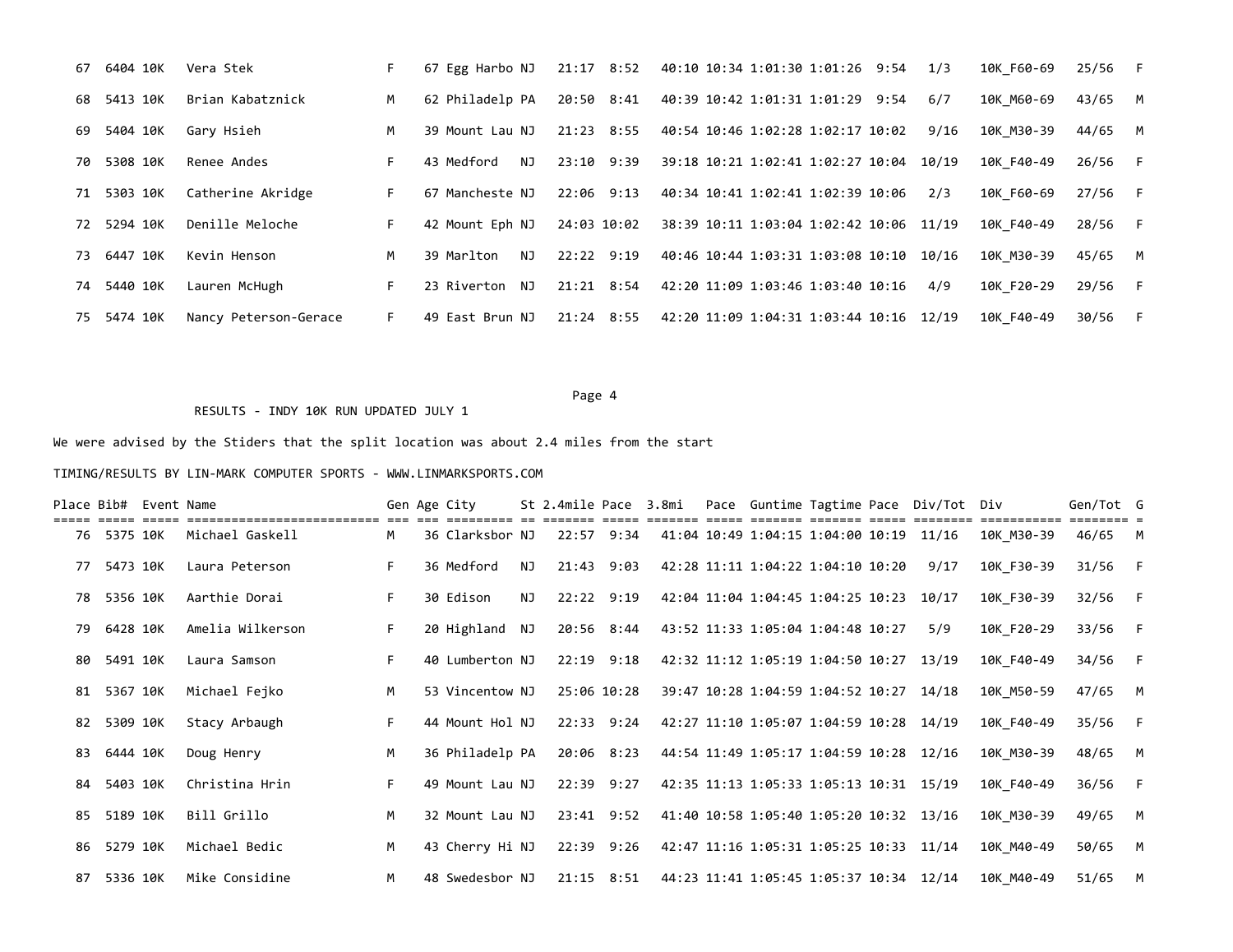| 88  | 5470 10K | Eric Perniciaro  | M  | 36 Burlingto NJ   | 20:28 8:32     | 45:20 11:56 1:06:08 1:05:47 10:36 14/16    | 10K M30-39 | 52/65<br><b>M</b> |  |
|-----|----------|------------------|----|-------------------|----------------|--------------------------------------------|------------|-------------------|--|
| 89  | 5312 10K | Carol Balke      |    | 58 Vincentow NJ   | 25:06 10:28    | 41:04 10:49 1:06:17 1:06:10 10:40<br>4/7   | 10K F50-59 | 37/56 F           |  |
| 90  | 5320 10K | Amy Brunner      | F. | 38 Elmer<br>NJ.   | 21:56 9:09     | 44:15 11:39 1:06:15 1:06:11 10:40 11/17    | 10K F30-39 | 38/56 F           |  |
| 91  | 6422 10K | Rosie Waniak     | F. | 23 Kendall P NJ   | 24:01 10:01    | 42:17 11:08 1:06:23 1:06:18 10:41<br>6/9   | 10K F20-29 | 39/56 F           |  |
| 92  | 5467 10K | Juan Penalver    | M  | 58 Medford<br>NJ. | $21:39$ $9:02$ | 45:27 11:58 1:07:07 1:07:05 10:49 15/18    | 10K M50-59 | 53/65 M           |  |
| 93  | 5435 10K | Jenette McCourt  | F. | 27 Vincentow NJ   | 24:43 10:18    | 42:51 11:17 1:07:50 1:07:34 10:53<br>7/9   | 10K F20-29 | 40/56 F           |  |
| 94  | 5433 10K | Kathleen Marbach | F. | 34 Medford<br>NJ. | 22:03 9:11     | 46:07 12:09 1:08:18 1:08:09 10:59 12/17    | 10K F30-39 | 41/56<br>$-F$     |  |
| 95  | 5426 10K | Susan Learn      | F. | 41 Collingsw NJ   | 22:56 9:34     | 45:22 11:57 1:08:27 1:08:17 11:00 16/19    | 10K F40-49 | 42/56<br>- F      |  |
| 96  | 5464 10K | Nicole Orchard   | F. | 50 Clementon NJ   | $21:30$ 8:58   | 46:48 12:19 1:08:29 1:08:17 11:00<br>5/7   | 10K F50-59 | 43/56<br>$-F$     |  |
| 97  | 5350 10K | Erica Delmonte   | F. | NJ.<br>21 Trenton | $23:12$ $9:40$ | 45:08 11:53 1:08:26 1:08:19 11:01<br>8/9   | 10K F20-29 | 44/56<br>F        |  |
| 98  | 6417 10K | Kumar Vikram     | M  | NJ.<br>45 Matawan | 24:06 10:03    | 44:59 11:51 1:09:15 1:09:05 11:08<br>13/14 | 10K M40-49 | 54/65<br><b>M</b> |  |
| 99  | 5453 10K | Michael Morello  | M  | 37 Somerdale NJ   | 23:17 9:43     | 46:20 12:12 1:09:49 1:09:37 11:13 15/16    | 10K M30-39 | 55/65<br><b>M</b> |  |
| 100 | 5422 10K | Aaron Konecky    | M  | 54 Vincentow NJ   | 20:57 8:44     | 49:24 13:00 1:10:22 1:10:21 11:20 16/18    | 10K M50-59 | <b>M</b><br>56/65 |  |

#### Page 5

# RESULTS - INDY 10K RUN UPDATED JULY 1

We were advised by the Stiders that the split location was about 2.4 miles from the start

|     |              | Place Bib# Event Name |                  |                | Gen Age City    |     | St 2.4mile Pace 3.8mi |  |                                         |  | Pace Guntime Tagtime Pace Div/Tot Div |            | Gen/Tot G |  |
|-----|--------------|-----------------------|------------------|----------------|-----------------|-----|-----------------------|--|-----------------------------------------|--|---------------------------------------|------------|-----------|--|
|     | 101 5376 10K |                       | Samantha Gibbar  | F.             | 32 Burlingto NJ |     | 25:02 10:26           |  | 46:08 12:09 1:11:31 1:11:10 11:28 13/17 |  |                                       | 10K F30-39 | 45/56 F   |  |
| 102 | 5427 10K     |                       | Geannine Lebude  | F              | 51 Burlingto NJ |     | 25:04 10:27           |  | 46:08 12:09 1:11:31 1:11:12 11:28       |  | 6/7                                   | 10K F50-59 | 46/56 F   |  |
| 103 | 5455 10K     |                       | Azam Mukhtar     | M              | 26 Philadelp PA |     | 22:07 9:13            |  | 49:24 13:00 1:11:34 1:11:30 11:31       |  | 3/4                                   | 10K M20-29 | 57/65 M   |  |
| 104 | 5421 10K     |                       | Allison Koll     | F.             | 32 Philadelp PA |     | 24:58 10:25           |  | 47:09 12:25 1:12:41 1:12:07 11:37       |  | 14/17                                 | 10K F30-39 | 47/56 F   |  |
| 105 | 6438 10K     |                       | Patricia Wright  | F.             | 65 Brownsvil MN |     | 25:13 10:31           |  | 46:57 12:22 1:12:42 1:12:09 11:38       |  | 3/3                                   | 10K F60-69 | 48/56 F   |  |
| 106 | 6419 10K     |                       | Shawn Walker     | M <sub>1</sub> | 29 Tabernacl NJ |     | 20:53 8:43            |  | 53:00 13:57 1:14:00 1:13:53 11:54       |  | 4/4                                   | 10K M20-29 | 58/65 M   |  |
| 107 | 5342 10K     |                       | Jessica Cusimano | F.             | 22 Pemberton NJ |     | 24:40 10:17           |  | 49:40 13:05 1:14:35 1:14:19 11:59       |  | 9/9                                   | 10K F20-29 | 49/56 F   |  |
| 108 | 6436 10K     |                       | Charles Wright   | <b>M</b>       | 58 Bel Air      | MD. | 25:13 10:31           |  | 49:08 12:56 1:14:54 1:14:21 11:59       |  | 17/18                                 | 10K M50-59 | 59/65 M   |  |
| 109 | 6418 10K     |                       | Andrea Walker    | F              | 58 Tabernacl NJ |     | 24:07 10:03           |  | 50:54 13:24 1:15:08 1:15:00 12:05       |  | 7/7                                   | 10K F50-59 | 50/56 F   |  |